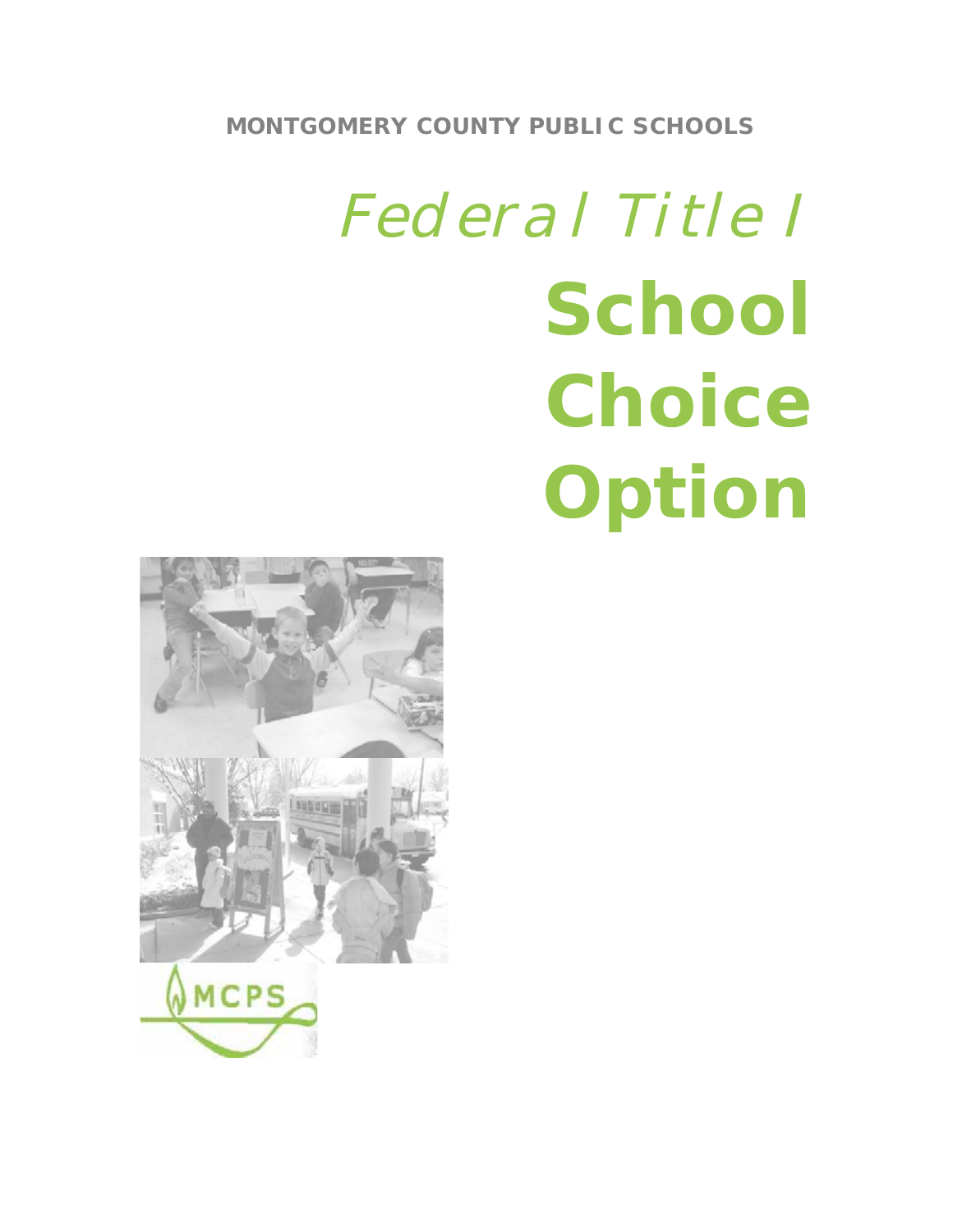

**Frequently Asked Questions About the Federal Title I School Choice Option 2005–2006 School Year**

# *Introduction*

The *No Child Left Behind Act of 2001* (NCLB Act) is a federal law that requires school districts to offer families in certain federally funded Title I schools the option to transfer their children to other public schools in the same school district. Your child's school may participate in the Federal Title I School Choice Option in the upcoming school year. To help you understand the School Choice Option, we are providing you with answers to some questions that you may have.

# *How was my school identified for this program?*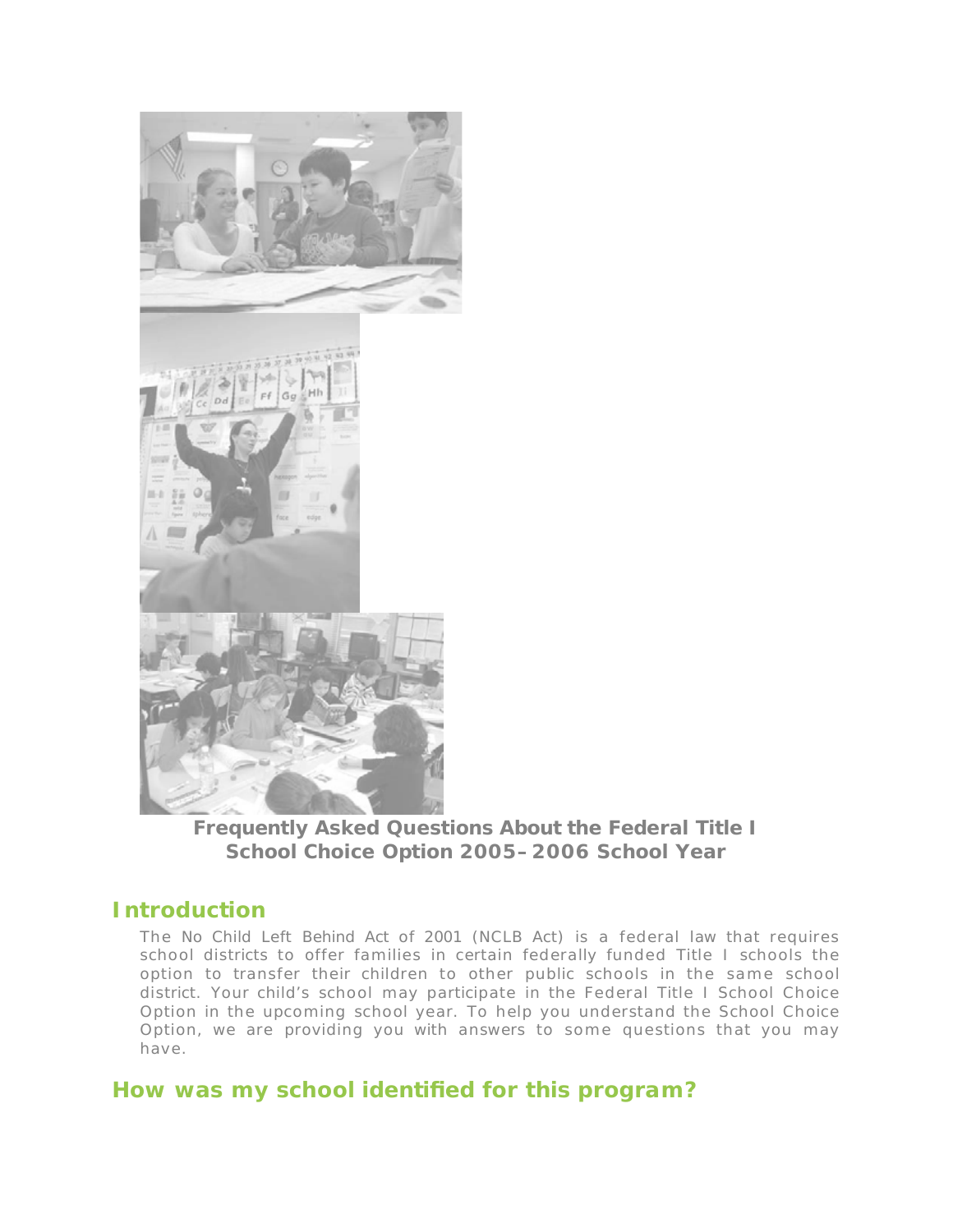There are specific federal rules under the NCLB Act that apply to the annual performance of students in Title I schools. In Maryland, students in Grades 3 through 8 and Grade 10 take the Maryland School Assessment (MSA) test each year. The Maryland State Department of Education (MSDE) sets specific MSA improvement goals in reading and mathematics for all schools. These goals are known as Adequate Yearly Progress (AYP). Title I schools offer parents the Federal Title I School Choice Option if one of the following occurs:

- $\blacksquare$  The school does not meet the state improvement goal for two or more consecutive years and is identified for school improvement, corrective action, or restructuring.
- **Once identified, the school meets the target for one year, but not the** next.

Schools must continue to offer the Federal Title I School Choice Option until state improvement goals are met for two consecutive years. When the targets are met for two consecutive years, the School Choice Option is no longer offered.

# *Will my neighborhood home school always be in this program?*

Not necessarily. Efforts are being made to improve the academic performance of your home school. If the school demonstrates two consecutive years of academic progress on MSA, then it will be removed from the program. Also, schools that meet the state goals for two or more consecutive years no longer are required to offer School Choice Option. Previously approved students can continue to attend the designated school until the end of the elementary grade span, but transportation will not be provided.

#### *Do I have to transfer my child to another school?*

No. The decision is entirely up to you and should be based on what you think is best for your child. Many factors should be considered, including the fact that there are special resources at your home school that are designed to improve student achievement. Most of these special resources may not be available at the other school. School staff is available to talk with you if you have any questions regarding the needs of your child.

#### *To which schools may my child transfer?*

Not all schools in the district are able to a ccept transfer students. The schools designated as choices for your child are listed in the enclosed Fact Sheet. These designated schools, which are not identified as in need of improvement, are selected using a combination of factors. These factors include capacity to accept additional students and distance from the home school.

### *How can I get more information about the designated schools?*

Additional information about the designated schools is available at your home school, from the designated schools, from the Montgomery County Public Schools (MCPS) Web site at www.montgom eryschoolsmd.org, or from the MSDE Web site at www.mdreportcard.org.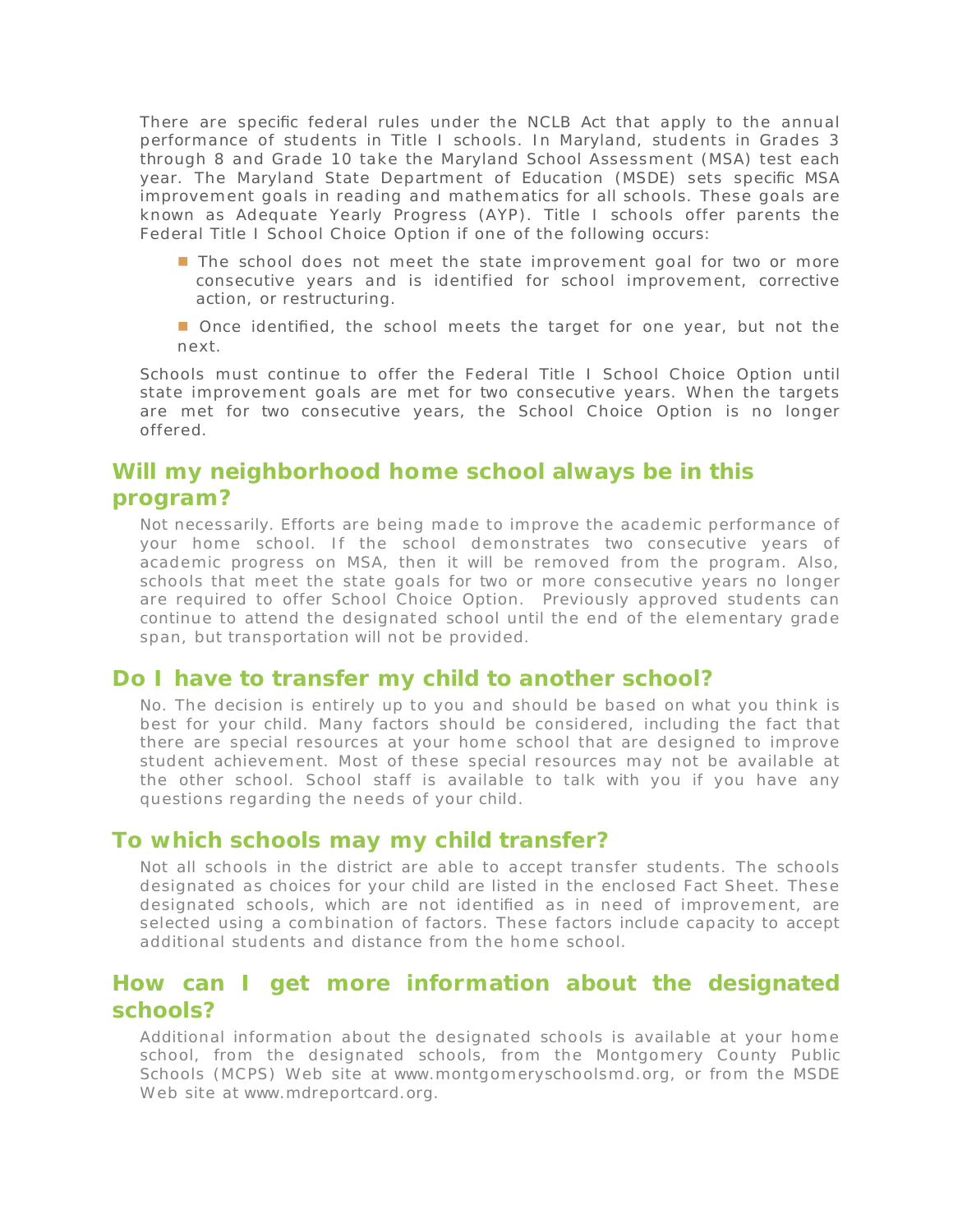#### *Will transportation be provided to the designated school?*

Yes. However, priority will be given to low-income, low-achieving students if there are insufficient funds to transport all students who apply. The length of the ride will be affected by the distance to the designated school and the number of students participating in the School Choice Option.

#### *Will transportation always be provided?*

Not necessarily. Transportation service to the designated school is provided only as long as your current home school receives Title I funds and is required to offer the Federal Title I School Choice Option. If your home school were to no longer receive Title I funds or the school meets the state goals for two consecutive years, MCPS would allow students already enrolled in a designated school to continue until the end of the elementary grade span, generally Grade 5. However, transportation no longer would be provided.

#### *How will priority for transfer requests be determined?*

Students identified as low-performing and low-income will be given priority for their first choice of a designated school. Local school staff, using existing information and data available at each school, will determine which students m atch this priority. A random lottery selection process will be used for this group if requests exceed spaces at the first-choice school. All other students will be considered for their first choice on a space-available basis. A random lottery selection process also will be used for this group if requests exceed space availability. Siblings will be given preference to be placed in the same school; however, there is no quarantee that MCPS will be able to accommodate all sibling requests. MCPS will identify additional designated schools if requests exceed spaces available at designated schools.

#### *What if my child is receiving special education services?*

Designated schools for special education students who receive more than 15 hours per week of services or who are enrolled in special programs were selected based on a combination of factors. These factors included the availability of an equivalent special education program that matches the student's Individualized Educational Plan (IEP) and transportation time from the home school to the designated school. The designated schools are not identified as in need of improvement, or for corrective action or restructuring. Families with special needs students are encouraged to contact the Division of School-based Special Education Services at 301-517-5070 for additional information.

## *How do I apply for the Federal Title I School Choice Option for my child?*

If you decide to apply, you must complete the enclosed application and return it to your child's home school by June 17, 2005. An alternate deadline is offered only for families who move into the attendance area of an identified Title I school after July 15, 2005; the alternate deadline for families new to the attendance area of the neighborhood area is July 16, 2005.

## *How will I be informed that my child's application is*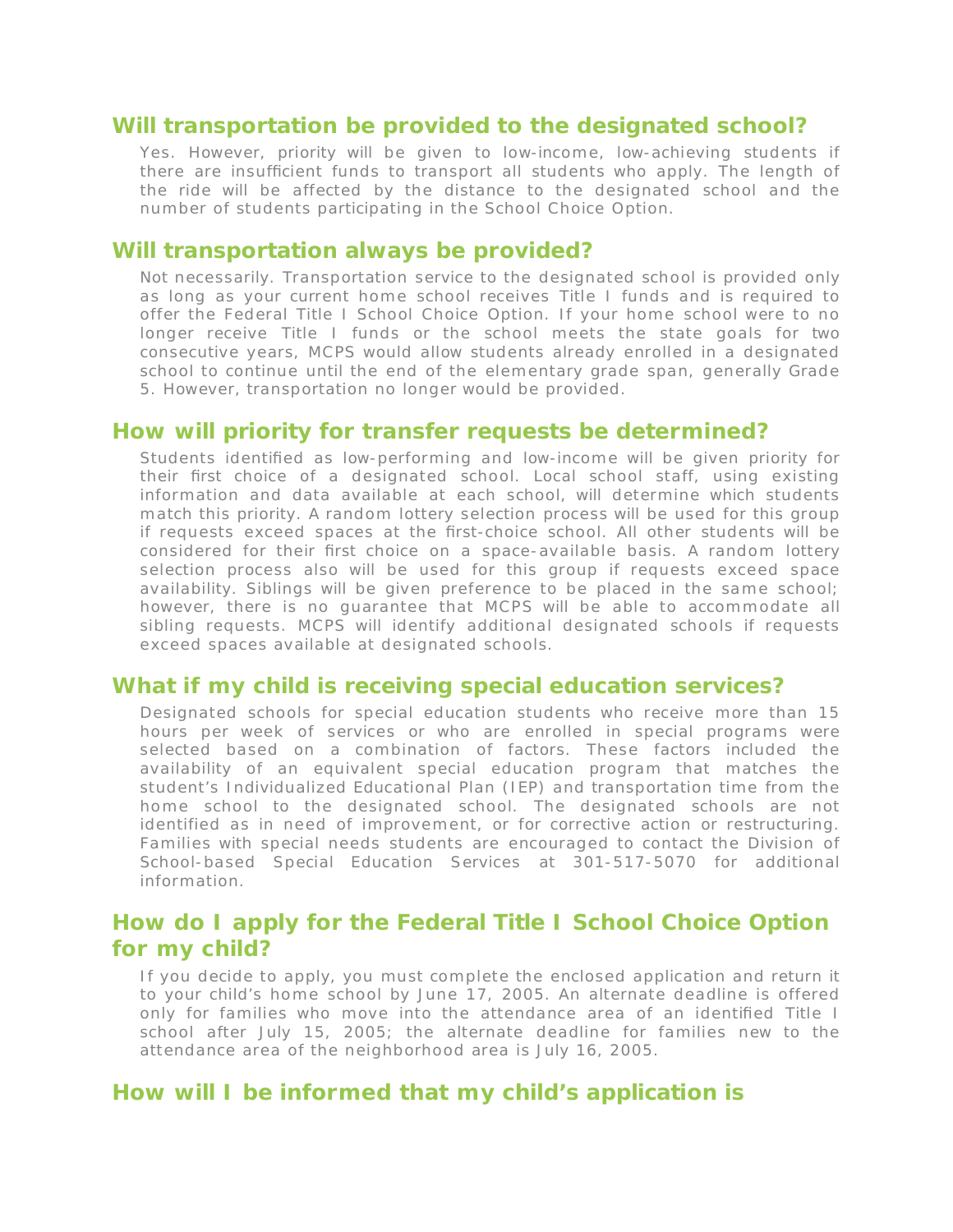#### *approved?*

A letter will be mailed to your home by June 24, 2005, if you apply by June 17, 2005. Families new to the school who apply by July 16, 2005 will be notified within two weeks, and the letter will include the name of the designated school and directions for completing the enrollment process at the designated school.

## *If my application is approved, how do I enroll my child in the designated school?*

Families must go to the designated school to enroll their child and to provide the information necessary to arrange transportation. Families are strongly encouraged to enroll their child at the designated school no later than July 5, 2005, in order to ensure that transportation is in place prior to the start of the school year.

#### *How are decisions appealed?*

You may appeal a School Choice Option decision by writing to the Chief Operating Officer, 850 Hungerford Drive, Rockville, Maryland 20850. The chief operating officer, serving as the superintendent's designee, must receive the app eal no later than 15 days following the date of the denial. The appeal should state the reason(s) for asking for a review of the decision. Additional information that you wish to have considered should be included. If the superintendent or his designee denies your appeal, you may appeal to the Board of Education by writing to the Board President, 850 Hungerford Drive, Rockville, Maryland 20850, within 30 days of the date of the superintendent's denial letter, but as soon as possible.

# *How can I learn more about the Federal Title I School Choice Option?*

To learn more about the Federal Title I School Choice Option, families can attend the scheduled meeting at their home school, and/or contact their home school principal or the Division of Academic Support, Federal and State Programs Office at 301-230-0660.